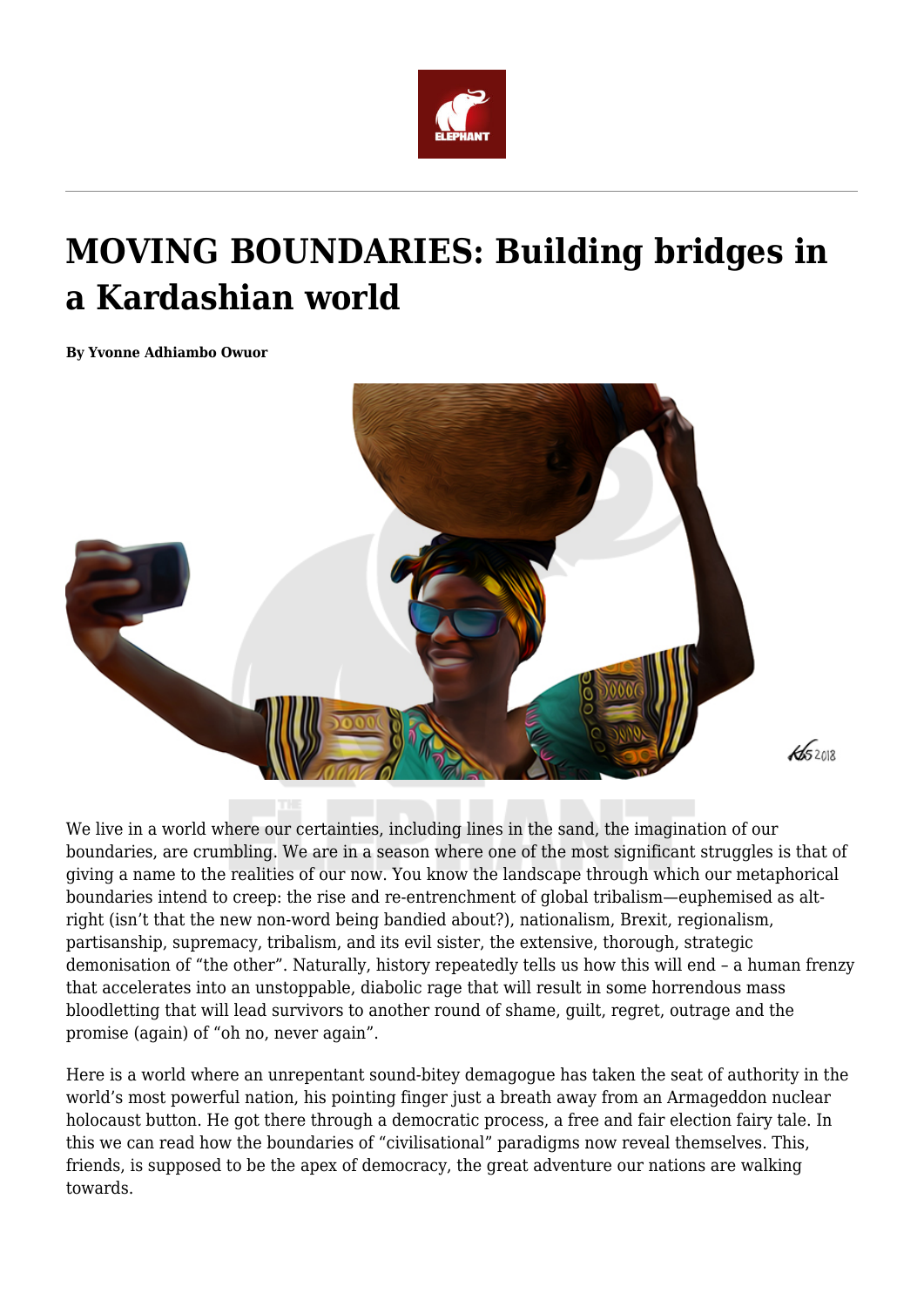Watching The Donald gloat and heckle his way across the United States to the roaring approval of enraptured masses beggars one's previous notions about America. The more things change, the more they stay the same. Adolf Hitler would have been impressed. For an African person from Africa, the scenes unfolding are uncomfortably familiar. As much as I enjoy (yes, I admit, it is petty) the discomfort of a few American acquaintances struggling to embrace the consequences of choosing that orange-hued leader of their free world, I am forced to contend with a Trump-led earth. (Mind you, there are also Teresa May and Marie le Pen on the sidelines.)

What the American election process points to is the reality of our limits. It indicates how dogmatic insincerity couched under political correctness and glossy branding will collapse under the pressure of the actual choices of the human heart. The fact that a tribal supremacist wins precisely because he is a tribal supremacist implies that there are far more hidden worlds within the imagined, idealised America, and indeed within our world and within the African continent. The questions that traverse the heart find answers one way or another, whether we want to hear the truth or not, even if, in the USA's case, the truthful answer is Mr. Donald Trump.

Watching The Donald gloat and heckle his way across the United States to the roaring approval of enraptured masses beggars one's previous notions about America. The more things change, the more they stay the same. Adolf Hitler would have been impressed.

Let us gesture to some of the questions that may be lurking within these present boundaries of the human heart. None of these questions are ever likely to be answered because to do so would demand that the myths and brands by which we insist on defining our worlds would have to be dismantled. Few are ready to do this. Here are some of those questions:

Would there have been an immigration surge and an ISIS if the United States had not moved boundaries, defied international protocol, manufactured lies to invade and destroy Iraq and Afghanistan and then continued blithely with the annihilation of Libya? Why is there such a massive build-up of war tools right now in so many corners of the world, including Eastern Europe? Is the world preparing for a gigantic-scale war? Why is Russia being turned into a global pariah using the same format that was created to justify the wars in Vietnam, Iraq, Afghanistan and Syria (which failed)? To what purpose? Who benefits the most from the wars in the world? Since all weapons carry serial numbers and if the United Nations is truly desirous of ending wars, why has the UN not been able to sanction the sources of these borderless weapons? Is it because the countries that manufacture these weapons are the UN's main funders?

Instead of confronting such questions, what we as a human race prefer to do is to bury these questions with our hysterical laughter at the antics of the gruesome Kardashians, who have been turned into a signal icon for human regeneration, aspiration and forgetfulness. We prefer Pollyannaish and Orwellian newspeak, with Tinker Bell descriptions, such as "collateral damage", to disguise and deny the reality of our fears, discontent, terror and confusion. Meanwhile, the earth is reeling. If it is not from angry persons plotting doomsday scenarios, then it is a climate woundedness that sees a never-before-experienced scenario of the melting of the North and South Poles. The seas are rising.

As a response to such existential global uncertainty, the UN, in its wisdom, appointed Wonder Woman – the pneumatic-bosomed illusory white female caricature with a wasp's waist who wears the American flag as underwear – as the honorary Goodwill Ambassador for something called the Empowerment of Women and Girls. It was a solemn ceremony. When this happened, the world should have realised that our world was truly and royally…buggered (if I may use this most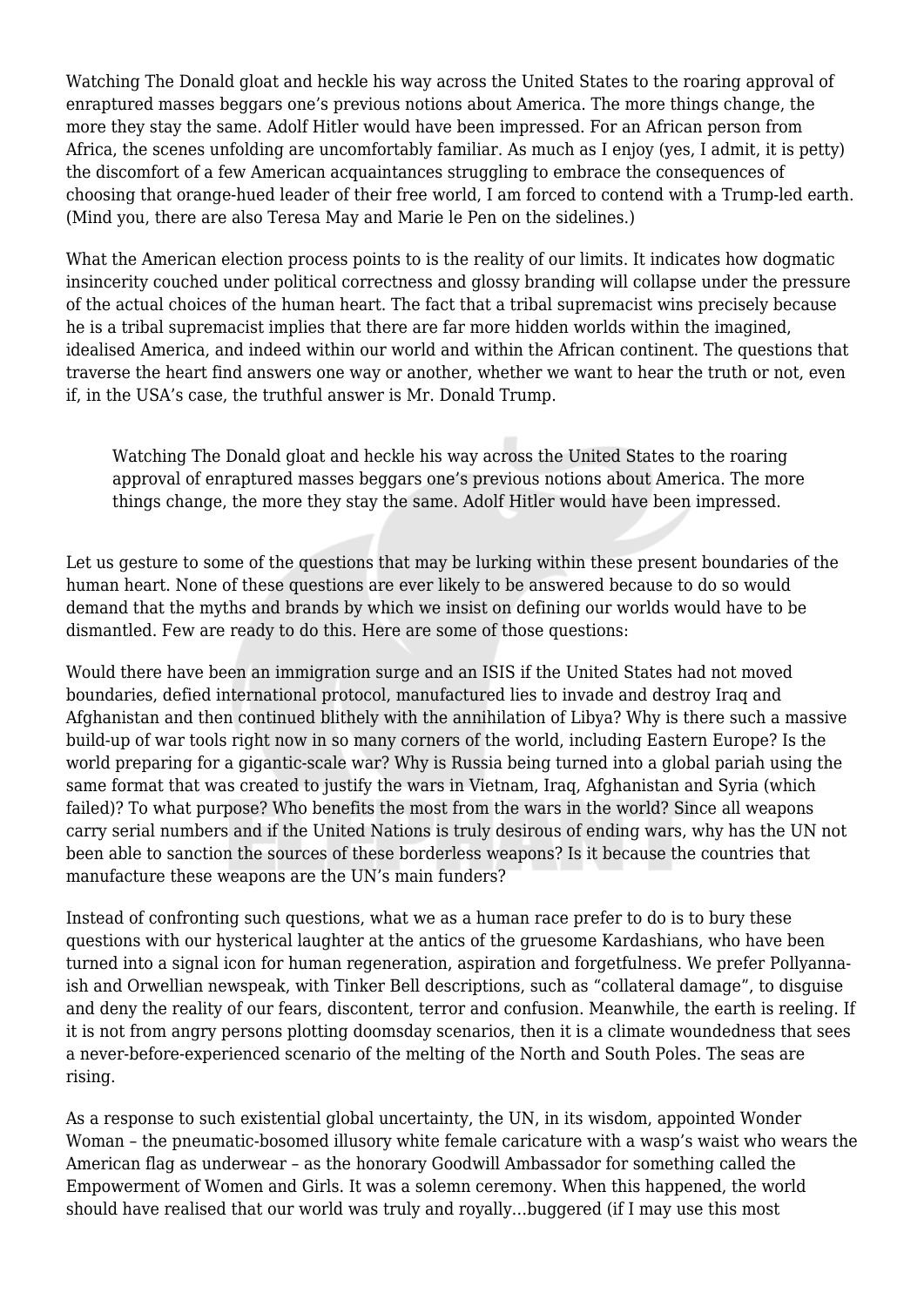satisfyingly descriptive Anglo-Saxon expression).

Instead of confronting such questions, what we as a human race prefer to do is to bury these questions with our hysterical laughter at the antics of the gruesome Kardashians, who have been turned into a signal icon for human regeneration, aspiration and forgetfulness.

We are living in the eye of the storm of that popularised curse/blessing wrongly attributed to China: *May you live in interesting times*. The closest Cantonese expression refers to a clown in and of current time. Clowns. Rather apt. Still, the forces of nature, space, time and whatever else seem to have unleashed a whirlwind that is driving the world as flotsam and jetsam. We feel it, we see it, we read the signs, but do not dare to construct a lexicon for this.

In a season of such terrifying flux, borders are a moot point. Frontiers will have to be re-imagined and probably called something else. The human person will also have to reconsider who or what it is. Pope Francis has dared to call this time as that of a piecemeal World War III. We freak out. Yet the possibility that an apocalypse has erupted beneath our living room couches while we keep up with the Kardashians is real.

Boundaries are already in movement; the future is in a state of uncertainty. You have already witnessed (the edited versions of) millions of humans escaping historical homes out of existential distress; they walk deserts, they cross boundaries, crash through frontiers, tear down electric wire fences and sail across wild seas in rubber dinghies seeking safety, hope and a home. The last mass movement of this kind – human journeys into harbours that throw up gates against them – was during World War II. But they keep moving. To what? Where? Transcending boundaries? You have seen the pictures of some of our Africans who have sought to leave for the imagined nirvana of elsewhere now turning the Mediterranean Sea into a cemetery. Meanwhile the African Union, among other African institutions, sustain their impeccable record for profound silences about matters that truly matter to their citizens.

There are other boundary movements that slip off the radar. I am not sure why this is the case, considering that these are bigger than any other migrations taking place in the world right now. I refer to the massive Chinese influx into Africa—official figures are one million, unofficial figures double that – persons now spread throughout the African continent. Mandarin is now a factor of African social and linguistic realities. The blend of cultures and the fruits of such a union through Sino-African children is more apparent now. I ask you then, is the next African decade a Chinese one? If you want to explore African boundaries, look to China. (I am being facetious.)

Great resource finds on our continent, coupled with an awareness of a lack of these resources in other parts of the world, have also increased the populations of persons of Caucasian descent living in Africa. The numbers are always disputed and minimised (the International Organisation for Migration has no figures for current European migration into Africa) because this sort of human movement does not subscribe to a favoured mythology. The figures for these are also in excess of a million, with Angola and Mozambique (in the time of the European economic crisis) receiving together over 700,000 young European economic migrants who settled there to start new lives. Migrant crisis, anyone?

Back to this season of wordlessness.

We feel, see, and hide from what we are most uneasy about. We prefer to draw a line across what does not conform to our delusion or brand of the world. We are silent before the unceasing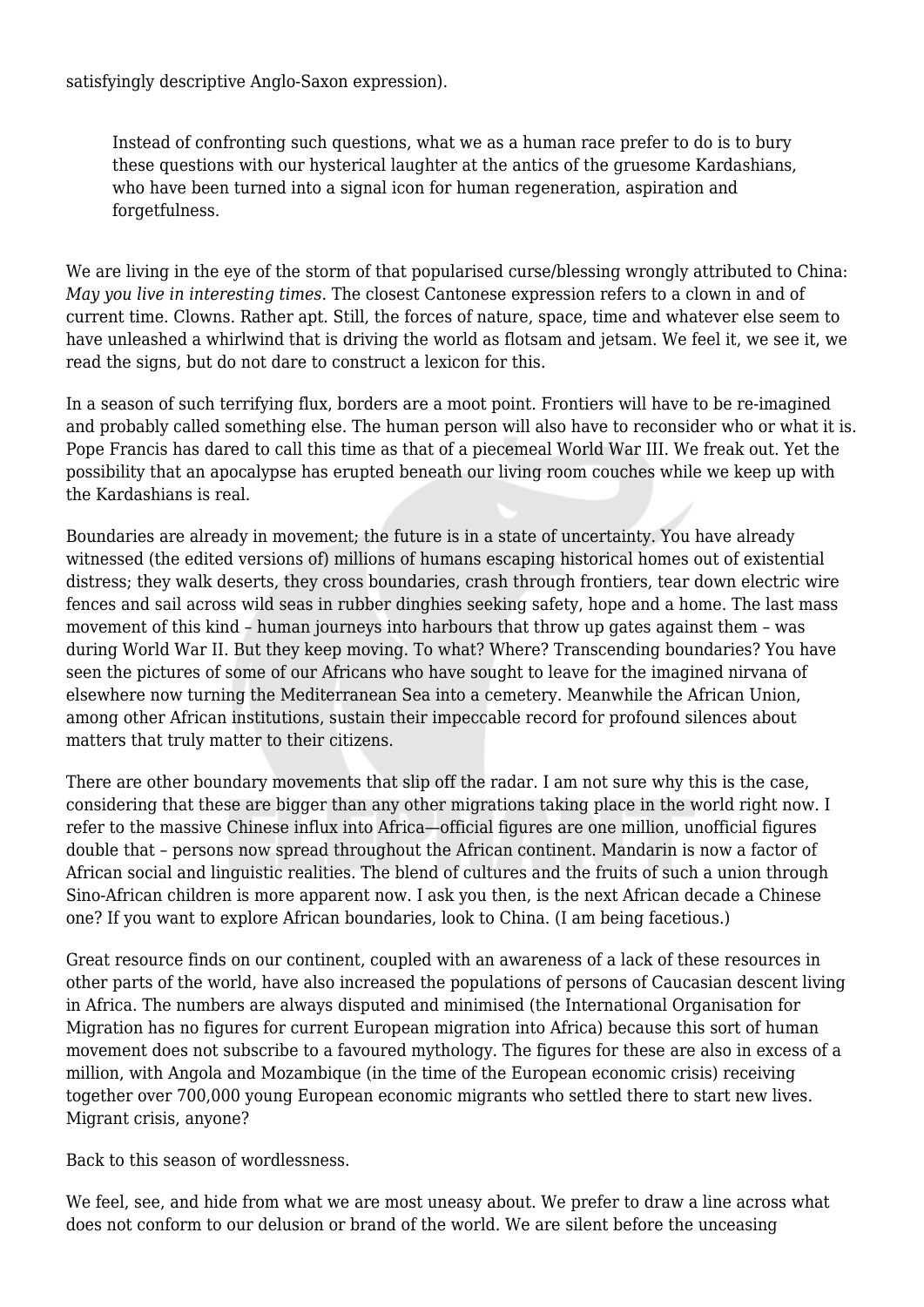bloodletting. We skip past the news of the slaughters in Uganda, Congo, Central African Republic, Myanmar, Yemen, Syria, Iraq, and entire communities living within the Amazon. We ignore the water wars in the US and the soul-destruction in detention camps worldwide, including that generated by Australia's own Faustian pact with Nauru, and more significantly, in the Auschwitz-like American concentration camp in Guantanamo Bay – that grotesque giant stain on the human conscience that many of us who proclaim, study and articulate human rights choose to ignore.

## How is this even possible?

What is the reality of lines drawn out in a world where the best resources available are dedicated to renewing, reinventing and valorising tools of human violence and destruction to which we have acceded power, and now, with reference to drone warfare, handed over a moral impetus to? A boundary-less machine can be directed to choose whether a human being anywhere in the world lives or dies. Is this the pinnacle of civilisation?

We feel, see, and hide from what we are most uneasy about. We prefer to draw a line across what does not conform to our delusion or brand of the world. We are silent before the unceasing bloodletting.

For a long time, the greatest threat to civilisation was imagined as an invasion from a powerful galactic force: aliens. Yet all this time the alien was us – a strange race that both cannibalises and worships itself. The only ones capable of and willing to and particularly invested in destroying the earth in a cataclysm is us…. And we are willing to do so for the most spurious of reasons: to prove the primacy of our pitiful ideologies so that we can be emperors of a swamp.

## Exceptional? *Ha!*

The world's latest atavistic impulse is one that is imbued by a virulent Islamophobia. It is unbelievable and unconscionable that the same world that not too long ago learned that an abhorrent depiction and dehumanisation of a peoples could lead to the slaughter of the human soul, the bestial behaviour of human beings and the destruction of the core of human decency can now regurgitate that evil to visit it anew upon others.

If 45 per cent of our African population is linked to Islamic mores, how can we allow this repugnant paradigm to take root unquestioned by our individual and collective sensibilities? Africans, with your endless silences as still as yoghurt, do you even comprehend what this means for your cultures and identities? What happens to being and belonging when by virtue of your facing Mecca in prayer you become defined as a "terrorist-in-waiting" by a culture and paradigm that prefers and perpetuates a most idiotic and ignorant lens to explain away an actual human and existential crisis, the primary purpose of which is the sustenance of a lucrative war and suffering ecosystem?

You and I have experienced the progressive and strategic framing of this horrible lie until it has acquired the semblance of truth—a post-truth that becomes a post-reality reality. And in this matter, not once have I heard an African reframing an African reactiveness. Not once. Africans, your boundaries of existence are receding and you are blind, deaf, dumb and stupid to it. Your governments have even designated your own soldiers to blow up a portion of your own population and to hold them in suspicion because they proclaim "Allahu Akbar".

The consequences of such extremes of human foolishness manifest in weird new cultural practices. Allow me to be regale you with the tale of a rather senior World Bank official who upon arriving in Johannesburg – her first visit to Africa – showed up surrounded by six, giant, heavily- armed and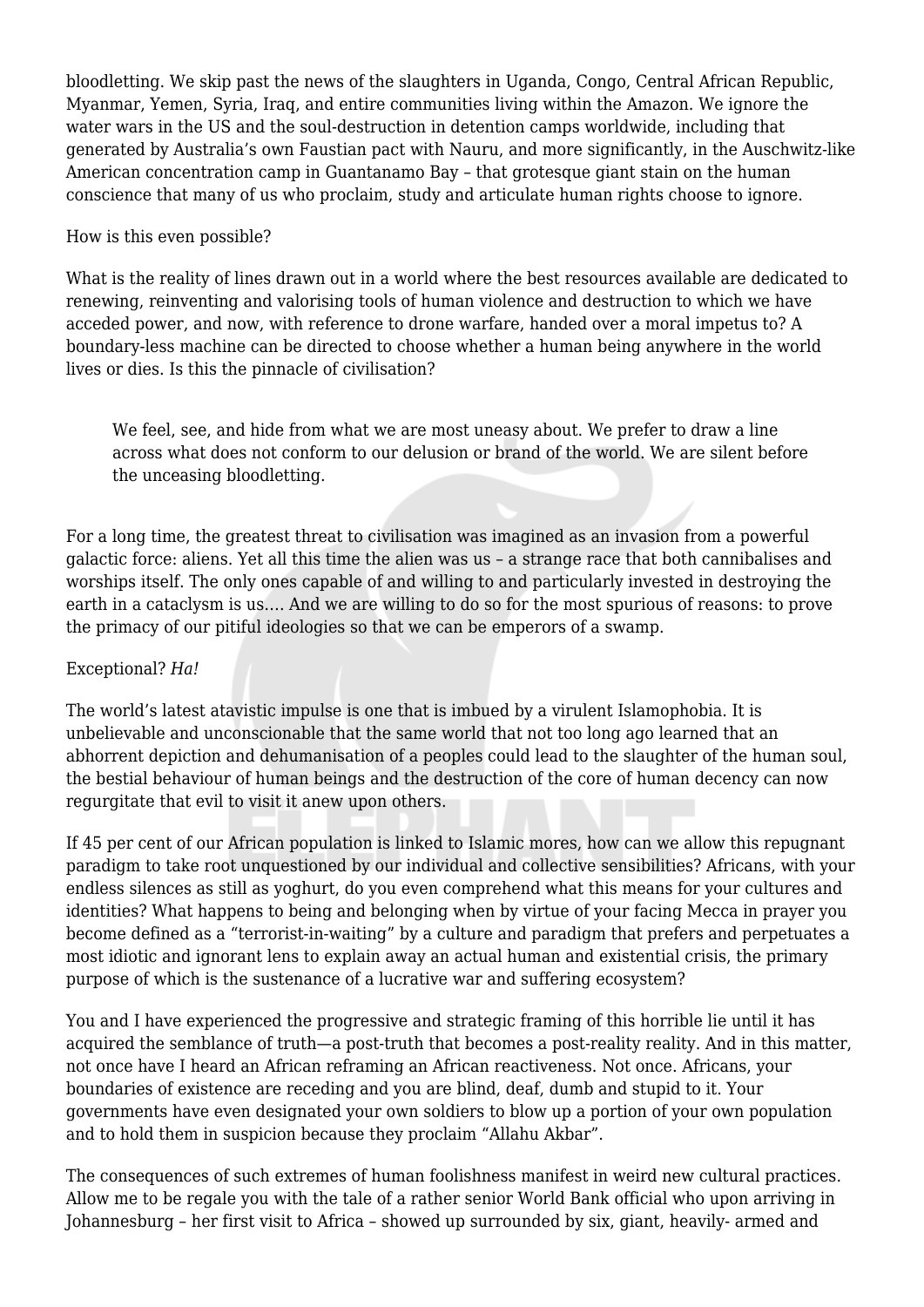helmeted security guards who looked like pumped-up black beetles on steroids. The guards had been hired to protect her from the violence of her vivid imagination. I would have done anything to enter into her senses as her plane door opened to a view of the South African city. She proceeded to painstakingly sustain her delusions even as she trip-tropped, trip-tropped all over Sandton Mall like billy goat gruff, needing to justify the expenses of a psychosis created by a cultural commitment to wallow in profound benightedness. What is the language for these new modes of human strangeness?

This, our amputation from both reality and humanity, are the consequences of an investment in an unsustainable idea of the world and its humanity. It is a gross alienation from what should bond, bind and build. You speak of boundaries and bridges, tell me, what types of structures have you called forth to overcome a refusal to experience, even in difference, the humanity of another? What kind of boundaries are you proposing to transcend the now embedded human fear of other humans? We are pleased to invest in propaganda infrastructure to peddle disinformation. We define phrases like "collateral damage" to sanitise and conceal the reality of millions of wilful, innocent murders and the destruction of hospitals and homes for which there are no Nuremberg trials.

Donald Trump appointed the head of the Pentagon a man, who if the principles of Nuremberg were to be applied, should be hanging at the end of noose, until dead. But this man is to oversee the largest war arsenal in the history of humanity under the leadership of an erratic being. Behold your world.

This, our amputation from both reality and humanity, are the consequences of an investment in an unsustainable idea of the world and its humanity. It is a gross alienation from what should bond, bind and build.

With this in mind, what does it mean for you and me to be a human being now? Even with enhanced consciousness of the cosmos and the universe, why are some more still more human than others? Nothing speaks so much to this than the visa application process to which most Africans are subjected. Name of grandmother? Bank account details? Are these people insane?

Even with new revelations shared with us by those seekers, in say, the world of quantum physics or cosmology, why is the prevalent operating mythology still epitomised by the vacuous Kardashians? Why do we prefer that? Even with what we have heard about the awesome wonders of human possibility, why is the inclination that of a willingness to be hypnotised into forgetting reality, to persist in the visiting of such gross wounds on an already suffering world today?

It is no secret that "human rights" are enforced by one set of people and directed at select others. Interpretations vary, of course. They do not stand a chance when confronted by the phrase "extraordinary renditions". In October 2016, a woman-crushing, human-beheading, Yemen- invading Saudi Arabia was voted into the UN Human Rights Council to replace the newly designated pariah of the Occident, Russia. All I will say about that is that it is only a matter of time before the collective human soul gets weary of its own hypocrisy and calls a time out. Wither your boundaries now? To you who live in these extraordinarily conflictual times, what language have you created to match its demands? What does "boundary" actually mean for a time such as this?

Language is a road map and a blueprint, a provider of impetus, a prophetic vessel. Yet we seem to be either too paralysed or far too implicated to be able to generate an intimately truthful lexicon that might transfigure this present, or at least allow us all to cross out of our present limits. Without language how do we intend to enter the depths of our present reality in order to even understand it?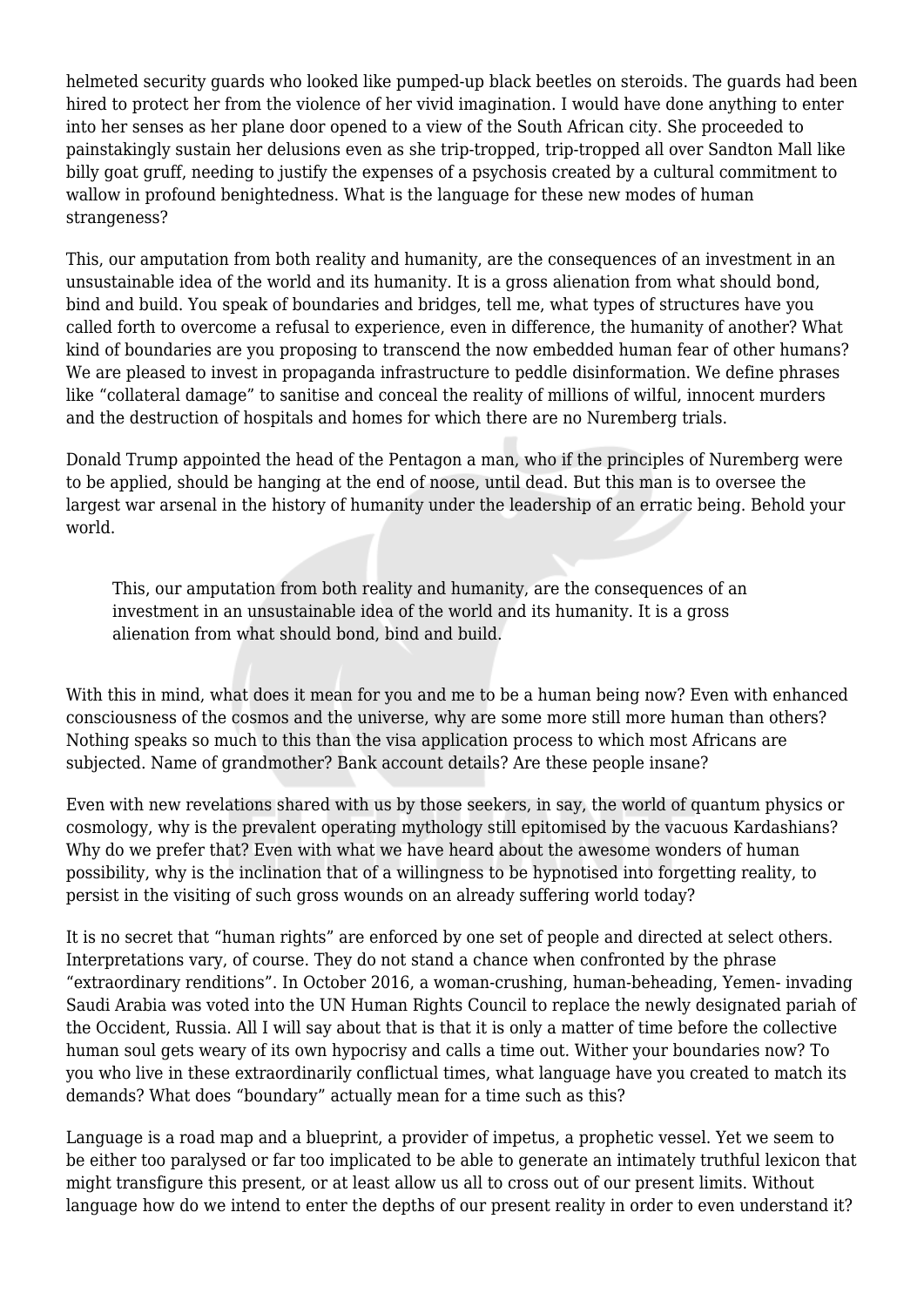The Kardashians are a colourful and hypnotic screen that shield us from reality. They are not alone. The latest poster child for our condition is poor Boris Johnson, the British Foreign Secretary. In October 2016, he declared that "Africa (the country) could do with some British values" so that the country Africa might join the league of humanity as structured by the vacuum of his imagination. I emphasise this, for in the delusional man's version of the story of English incursions into other lives and cultures, there are no shadow, no demons, no hollows, no genocides, really no messy bits. His eternal soundtrack is Elgar's Pomp and Circumstances No 1 in D minor.

He no doubt keeps up with the Kardashians.

Against this backdrop, now let me touch on aspects of my literary life. I am a citizen of an imagined space called Kenya, whose frontiers were created by an English cartographer when Kenya, the colony, was a British project. What changed in 1963, the day those who became "Kenyans" call independence day? I stated in a different forum how my experiences of the nation only assert to me that the infrastructure and edifices of the colonial state established after the genocidal invasion designed in 1884-5 in Berlin (purists get irritated when I persist in referring to this as the First World War) are still intact. The colour of the skins of the taskmasters may have changed but everything else progresses as it has for over a hundred and fifty years. For example, there is no day that trains stop taking Congo's mineral resources towards the sea to the waiting ships of many foreign nations; not once have these trains stopped moving, even in the throes of serious bloodletting. Remarkable, isn't it?

The people who receive the money are in former colonial capitals, while we waste time and energy asserting… what? Independence? From what?

I live in an Africa experiencing a second-wave invasion – a massive resource grab enabled by our amoral leaders who are mortgaging bounteous landscapes and signing up to massive unpayable loans with strangers. It is likely that within fifty years the great underclass on the continent will be, again, Africans themselves, newly bankrupted vassals of a new set of foreign masters deliberately invited in under our bemused gaze. It is said that history repeats itself especially when lessons first offered remain unacknowledged, unlearned and unresolved. The problem is not with the stranger. It is with us.

Anyway, given this, what moves storytellers of Africa? I don't know about the others, but I shall tell you something of my own compulsion to search dimly lit places of the world and my continent; to live and then walk through the valleys of peoples' shadows in order to try to make sense of the time in which I find myself; our framing, our place, our future in the face of so much.

I live in an Africa experiencing a second-wave invasion – a massive resource grab enabled by our amoral leaders who are mortgaging bounteous landscapes and signing up to massive unpayable loans with strangers. It is likely that within fifty years the great underclass on the continent will be, again, Africans themselves, newly bankrupted vassals of a new set of foreign masters deliberately invited in under our bemused gaze.

I love the gift of being human and sharing life. I love humanity. I love ideas that challenge, invite, inspire and grow life. I also wonder about, worry and want to fix life's fragile and broken places, because something of this time inhabits me and sheds pieces of its ghosts upon my own story. I have a very Catholic urge to name demons, and stare at faces of the enemies without and within before seeking, as part of a collective, to exorcise these. I love the earth. It is a privilege to be here. I love the continent of my heritage. I love my country. The bigger arc of my literary life is a love story that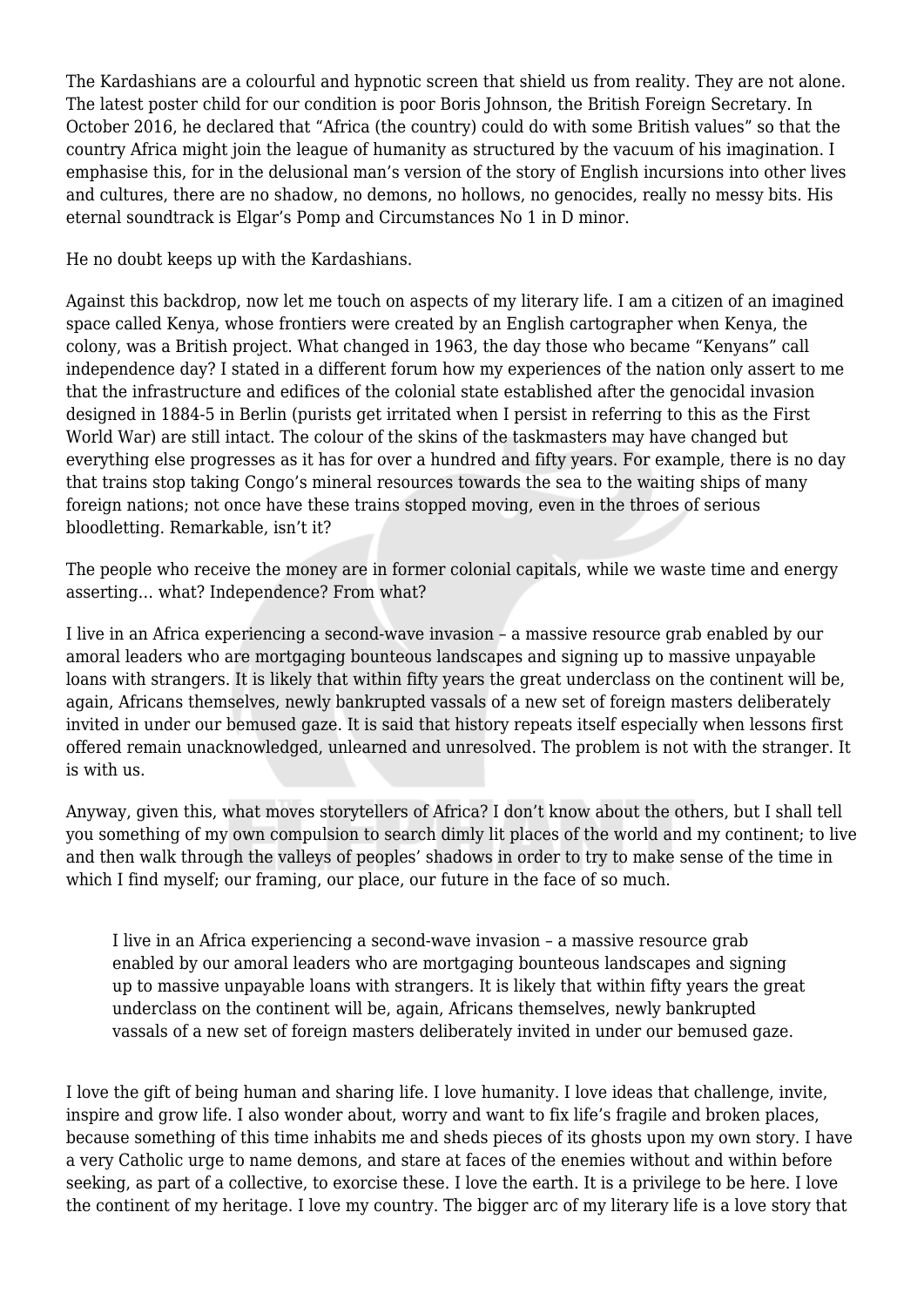craves a "happily ever after".

So I roam the disciplines, a bit like a pickpocket. I eavesdrop into the thinking from everywhere; silos bore me. I work with words like a mechanic tinkering with leaky places in a marvellous machine. I am a bit of a pathologist, diagnosing a corpse for its cause of death, imagining that I might prevent a similar fate for myself and for what I love. I have wondered why post-colonial Africa became stunned and inarticulate about its world and stopped writing itself into the world with pens of fire. I try to witness those silences. I want the silences to give up ghosts and names so that I can write them as stories and offer them to light, and then with them find the treasure of peace.

My works also interrogate the notion of the nation. I do not believe it exists. In this post-truth world does that even matter, given the reality of the march of super companies and the fetishisation of money? More seriously, I also often wonder if a nation like Kenya and its people suffer a grievous moral injury in their core and memory. Do societies experience collective post- traumatic stress that is not yet framed in a socio-political lexicon? Some of the frameworks of Holocaust studies profoundly resonate with me as they explain much of Africans' secret angst, all the things of shame, guilt and grief that remain unspoken.

I have wondered why post-colonial Africa became stunned and inarticulate about its world and stopped writing itself into the world with pens of fire.

My book *Dust* set me on that path when, after Kenya's descent into hell in 2007-8, I needed to kick open painted-over tombs where we had nurtured our demons. It led me to wonder if ancestral trauma caused by a violence inflicted on the humanity of another lives out its irresolution by haunting succeeding generations. For most African nations, a horrible war was consolidated in 1885 in Berlin, and imposed itself upon them. It has never really stopped, despite the theatre of changing flags.

How do you move when all your energies are expended in circling, hiding and avoiding a grievous and existence-questioning wound? Do we imagine that the resonance of horror embedded in memory simply fades away? What do you imagine was and is the state of the soul of a man of old Africa experiencing the crushing deceptions and the betrayal of his hospitality by strangers? Who watches his known world disappear and experiences the total powerlessness and betrayal-by-silence of once favoured deities? I see no archiving about this by our people. This absence, I imagine, damages all parties. We have held no memorials for the destroyed. We use our boundaries to shield us from the past and its unrequited ghosts – people who are our brothers, mothers, fathers, ancestors, accusers. There is no "long ago" in the consequences of human deeds.

As a world and as a continent we have never grieved our excesses or our losses of self, families, community, worldview, gods, goods, stories, time, spaces, lands, archetypes and imagination in word, deed and thought. I posit that these live out their lack of resolution to the present. Is it from these too that we seek to escape through our boundaries? What does the now mean to a continent that was massively defeated in an undeclared brutal and genocidal war; a place where defeated men and women could do nothing when their wives, husbands, parents, lovers, sons, and daughters were seized, raped, sodomised, brutalised, mutilated and hunted in their presence?

Linked to this was the economics woven into intricate trade networks. Global monsoon networks reached into the continent's own heart before reaching into China and Azerbaijan where an African diaspora has long existed. There was the trans-Saharan trade, the southern circuit that moved gold, ivory, gemstones to the coast. The space that is Africa has largely been made up of a people and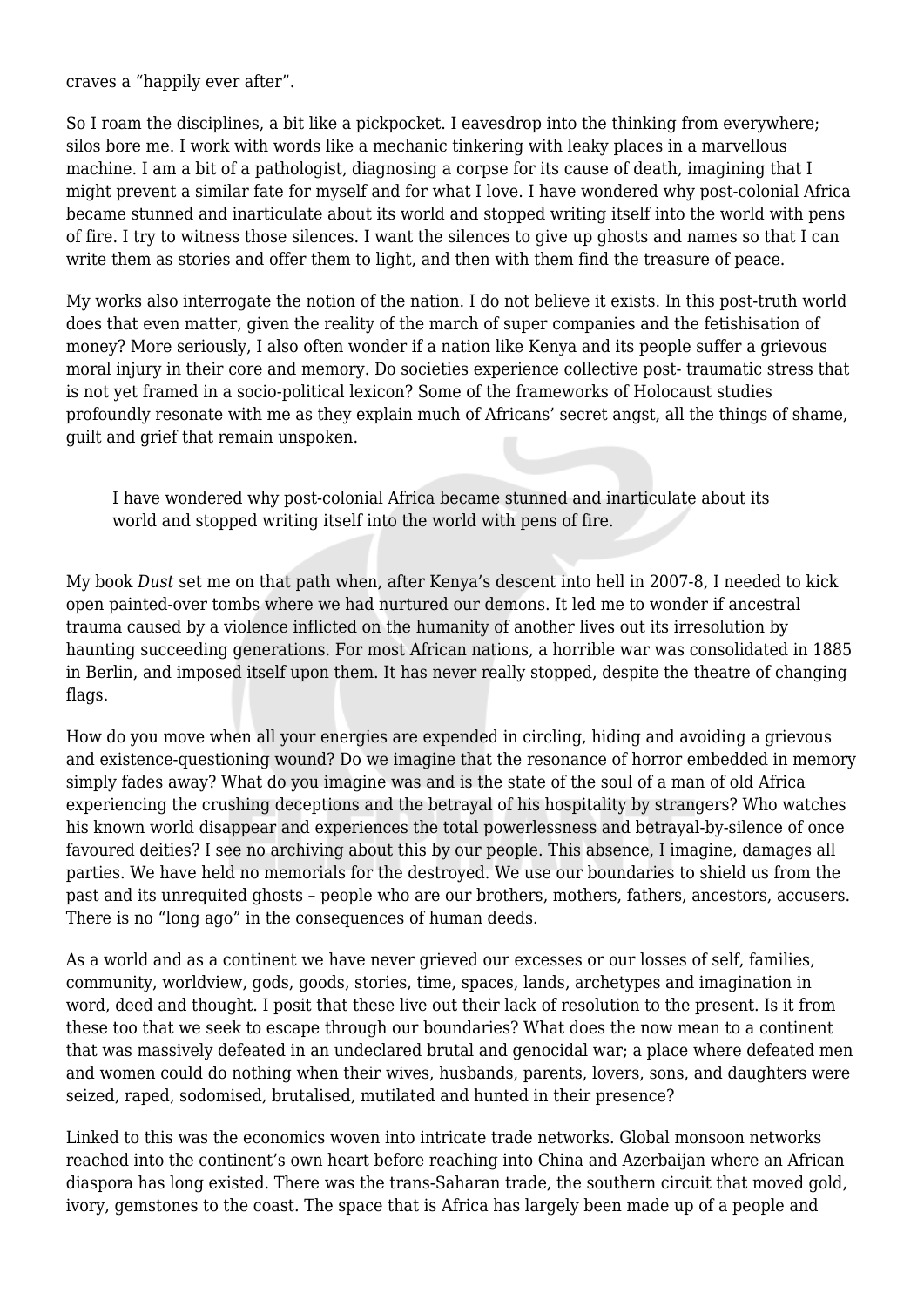culture in and of movement as a path to wealth, adventure, humanity and encounter.

What is the impact and implications of such losses of economic wherewithal that offered so many African cultures an access to the world on their own terms? These cultures were violently taken over way by assorted European trading companies that are the parents of the conglomerates we are familiar with today, who own, manage and control the resources of a continent that keep the world afloat. We do not talk often about this; if the conversations occur, I have not been a party to them. The responsibility for this lack of questioning rests squarely at our assorted African doors.

I wonder why in most cases, after fifty years of supposed independence, it is easier and cheaper for me travel to Paris and live there for two months than it is for me to travel to Ouagadougou from Nairobi. Why? We are a people who seem to have not only lost agency over our resources, but have also lost the endless scope of their actual and imagined existence in the basic of ways. For example, most Africans today have no idea that coffee is not all about Starbucks or Colombia and that the coffee culture – its identification and its use and consumption as a beverage, medicine and ritual substance – was originally, intrinsically and creatively African (Ethiopian, to be precise). Again, when I define the African milieu as encompassing all our seas and discuss African maritime imaginaries, many gawk at me as if I am speaking to them in hieroglyphics.

What bothers me the most as an artist is our wilful African unknowing, our wilful constraints boundaries – to imagining, thinking, hearing and seeing. Are we then to move from ignorance to ignorance, a floating people disconnected from our own humus and unable to speak of it, not only to the world, but more painfully, to ourselves? A people whose story is limited, constrained framed and only retold by others, a story so small that ours becomes an existential battle of making our lives miniscule enough to enter into the categories created in order to not again suffer a brutal fate worse than death. Hovering above our psychic heads is the real fear of a return to the diabolic violence that can be unleashed at the whims of one culture that for the most part—apart from the Germans – has declined to examine its conscience and review its consciousness of life and humanity in the face of its impulse to atrocities and the denial of these.

I do worry about a post-independence Africa that lost its voice so much so that it is inarticulate before the realities of Libya, Somalia, Syria, Afghanistan, Iraq, Russia, Colombia Ukraine, Brexit or Trump. Only bystanders, or victims of fate, have nothing to say about their destiny. Only the longdead have a right to such silence. How do we proceed to traverse into the present and future through the unknown territories of our being where there are neither bridge builders nor bridges?

What bothers me the most as an artist is our wilful African unknowing, our wilful constraints – boundaries – to imagining, thinking, hearing and seeing. Are we then to move from ignorance to ignorance, a floating people disconnected from our own humus and unable to speak of it, not only to the world, but more painfully, to ourselves?

There is a phrase we popularised in Kenya during election 2013: *"Accept and Move On."* Moving on. It was assumed that the diabolic violence of the post-election violence of 2007-2008 could be commanded into silence. But the violence and its ghosts keep interfering with our present and feeding from it; we have known no psychological peace. We are caught in a death-roll of a putrefying form of corruption; we are consuming ourselves and are subject to a disgusting inner corrosion that emanates from a refusal to give a name to our horrors. You who speak of movement and boundaries, do you ever imagine that one of the keys to the future is buried in our many darknesses that require courage and humility to excavate in order to extract roots embedded in the past? Given that movement points to two directions, do we dare step into deep truth-telling in order to repopulate the